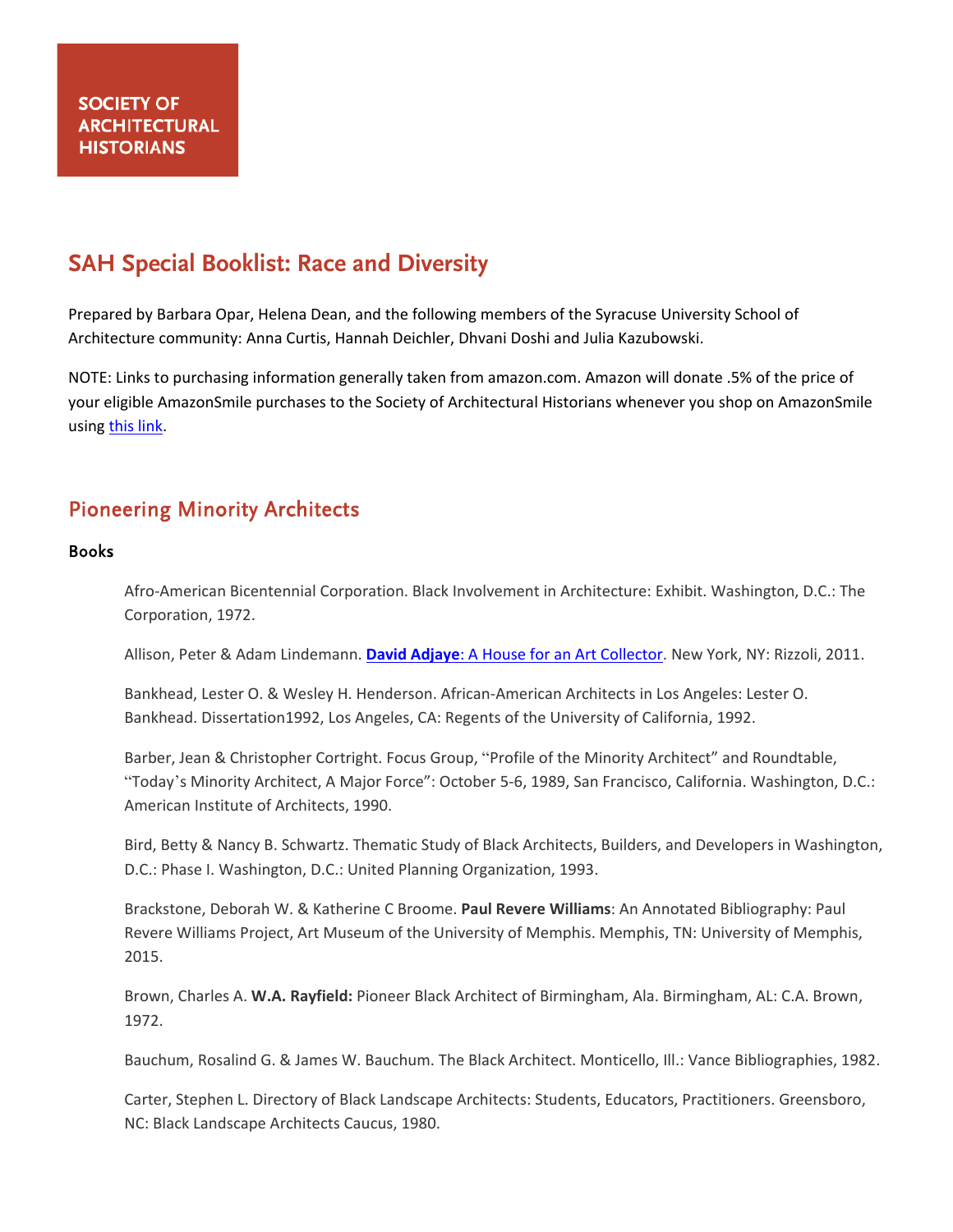Charles, Kelly J. African American Male Students of Architecture at Select HBCUs: Locus of Control, Self Efficacy and Triarchic Intelligence (Spring 2006-Spring 2007). 2007 Dissertation: Ph.D.; Baltimore, MD: Morgan State University, 2007.

Davis, Carolyn A. Design Diaspora: Black Architects & International Architecture 1970-90. Chicago, IL, n.p, 1993.

Dozier, Richard K. The Black Architectural Experience in America. Tuskegee, AL: Southern Center for Afro-American Architecture, 1980-1982.

Dozier, Richard K. Spaces and Places: A Photographic Exhibit Conveying the Contributions, Aspirations, and Aesthetic Values of Afro-Americans as Reflected in Architecture. 1982.

Durough, Allen R. The Architectural Legacy of **Wallace A. Rayfield:** [Pioneer Black Architect of Birmingham,](https://www.amazon.com/Architectural-Legacy-Wallace-Rayfield-Birmingham/dp/0817316833/ref=sr_1_1?dchild=1&keywords=The+Architectural+Legacy+of+Wallace+A.+Rayfield%253A+Pioneer+Black+Architect+of+Birmingham%252C+Alabama&qid=1601063735&sr=8-1)  [Alabama.](https://www.amazon.com/Architectural-Legacy-Wallace-Rayfield-Birmingham/dp/0817316833/ref=sr_1_1?dchild=1&keywords=The+Architectural+Legacy+of+Wallace+A.+Rayfield%253A+Pioneer+Black+Architect+of+Birmingham%252C+Alabama&qid=1601063735&sr=8-1) Tuscaloosa, AL.: University of Alabama Press, 2010.

Elmore, Mary E. **McKissack and McKissack.** 1943. Dissertation: B.S.; Nashville, TN: Tennessee Agricultural and Industrial State College, 1943.

Enwezor, Okwui & Zoë Ryan. **David Adjaye**: Form, Heft, Material. New Haven: Yale University Press, 2015.

Ethridge, Harrison M. The Black Architects of Washington, D.C., 1900-Present. Washington, D.C.: Catholic University of America, 1979.

Fordham, Monroe. **Coles** Papers **(Robert T.).** Buffalo, NY: Monroe Fordham Regional History Center, Buffalo State College, 2005.

Fry, Louis E. **Louis Edwin Fry, Sr**.: His Life and His Architecture. n.p.: L.E. Fry, 1981.

Grant, Bradford C. & Dennis A. Mann. The Professional Status of African American Architects. Cincinnati, Ohio: Center for the Study of Practice, 1996.

**Harden, Ronald.** Untold Architectural Black History of Tampa, Florida: My 36-Year Architecture Career in Tampa. Durham, CT: Eloquent Books, 2010.

Henderson, Wesley H. Two Case Studies of African-American Architects 'Careers in Los Angeles, 1890-1945: **Paul R. Williams**, FAIA and **James H. Garrott,** AIA. 1992 Dissertation: Ph. D.; University of California, Los Angeles, 1992.

Hudson, Karen E. **Paul R. Williams**, Architect: A Legacy of Style. New York: Rizzoli, 1993.

Hudson, Karen E. **Paul R. Williams**[: Classic Hollywood Style.](https://www.amazon.com/Paul-R-Williams-Classic-Hollywood/dp/0847838471/ref=sr_1_1?dchild=1&keywords=Paul+R.+Williams%253A+Classic+Hollywood+Style&qid=1601065107&s=books&sr=1-1) New York: Rizzoli, 2012.

Johnson, Beth A. The Pedagogy of Booker T. Washington Embodied in Architecture. 2006 Dissertation: M.S.; School of the Art Institute of Chicago, 2006.

Kaplan, Victoria. [Structural Inequality: Black Architects in the United States.](https://www.amazon.com/Structural-Inequality-Architects-Perspectives-Multiracial/dp/0742545830/ref=sr_1_1?dchild=1&keywords=Structural+Inequality%253A+Black+Architects+in+the+United+States&qid=1601063525&sr=8-1) Lanham, MD: Rowman & Littlefield, 2006.

King, William E. **Julian Abele** and the Design of Duke University. Durham, NC: Duke University, 2017.

Komes, Linda. The Life and Legacy of **W. Sidney Pittman.** Charlottesville, VA: School of Architecture,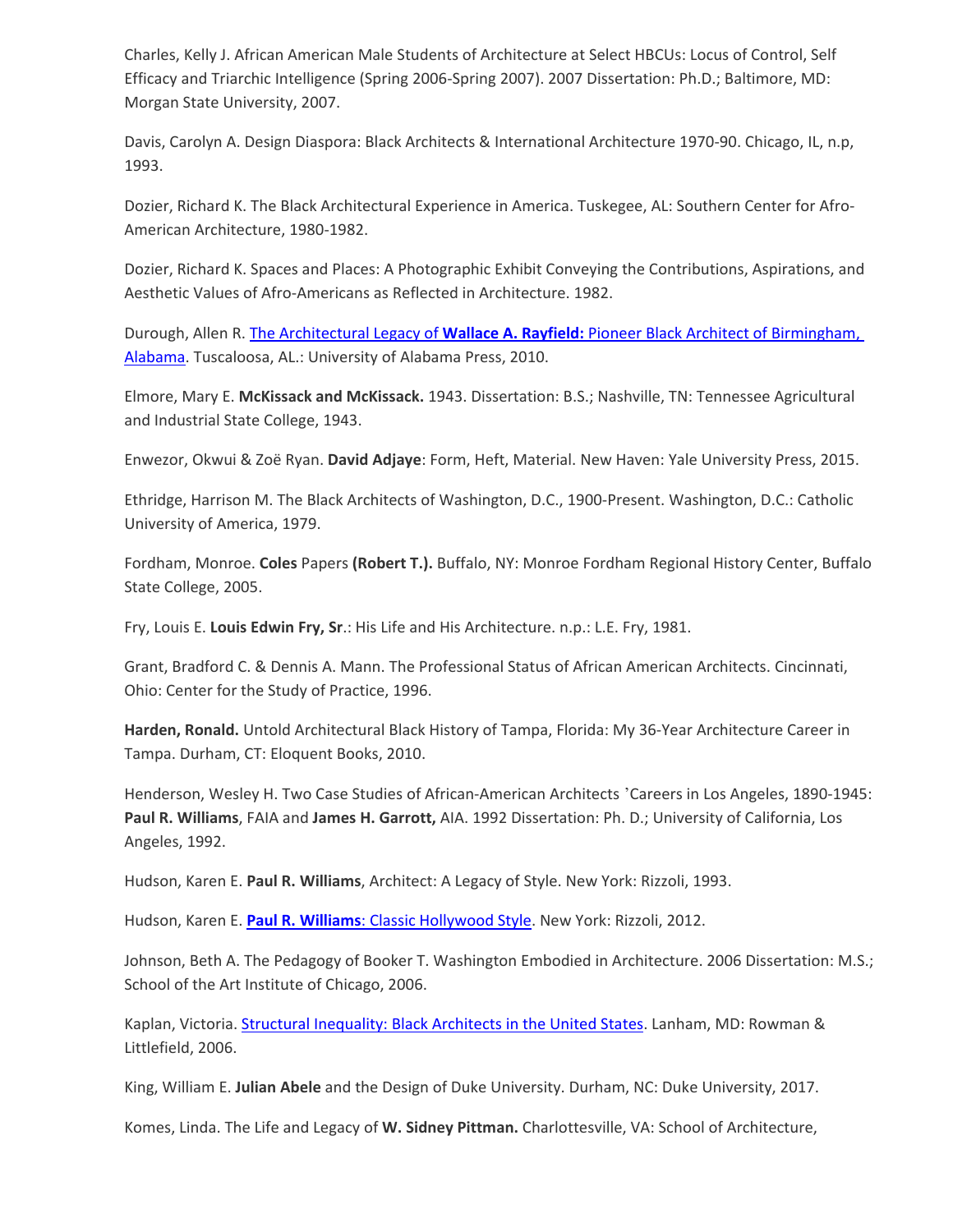University of Virginia, 1992.

Kriz, Mikael D. Walter T. Bailey and the African American Patron. 2002 Dissertation: M.A.; University of Illinois at Urbana-Champaign, 2002.

Lee, Kermit J., Jr. **Kermit J. Lee, Jr.** Papers, circa 1985-1995. Syracuse, NY: Syracuse University School of Architecture. 1980-1990.

Lyons, Kelly S[. Dream Builder: the Story of Architect](https://www.amazon.com/Dream-Builder-Architect-Philip-Freelon/dp/1620149559/ref=sr_1_1?dchild=1&keywords=dreambuilder+%253A+the+story+of+architect+philip+freelon&qid=1601065402&s=books&sr=1-1) **Philip Freelon**. New York: Lee & Low Books, 2020.

Michelson, Richard & Eric Velasquez. [Twice as Good: The Story of](https://www.amazon.com/Twice-Good-Clearview-Designed-American/dp/1585364665/ref=sr_1_1?dchild=1&keywords=Twice+as+Good%253A+The+Story+of+William+Powell+and+Clearview%252C+the+Only+Golf+Course+Designed%252C+Built+and+Owned+by+an+African-American.&qid=1601472594&sr=8-1) **William Powell** and Clearview, the Only [Golf Course Designed, Built and Owned by an African-American.](https://www.amazon.com/Twice-Good-Clearview-Designed-American/dp/1585364665/ref=sr_1_1?dchild=1&keywords=Twice+as+Good%253A+The+Story+of+William+Powell+and+Clearview%252C+the+Only+Golf+Course+Designed%252C+Built+and+Owned+by+an+African-American.&qid=1601472594&sr=8-1) Ann Arbor, MI: Sleeping Bear Press, 2011.

Mitchell, Melvin L[. The Crisis of the African-American Architect: Conflicting Cultures of Architecture and Black](https://www.amazon.com/Crisis-African-American-Architect-Conflicting-Architecture/dp/0595243266/ref=sr_1_1?dchild=1&keywords=The+crisis+of+the+African-American+architect+%253A+conflicting+cultures+of+architecture+and+%2528Black%2529+power&qid=1600372377&sr=8-1)  [Power.](https://www.amazon.com/Crisis-African-American-Architect-Conflicting-Architecture/dp/0595243266/ref=sr_1_1?dchild=1&keywords=The+crisis+of+the+African-American+architect+%253A+conflicting+cultures+of+architecture+and+%2528Black%2529+power&qid=1600372377&sr=8-1) New York: Writer's Advantage, 2003.

Mitchell, Melvin Jr. [African American Architects: Embracing Culture and Building Urban Communities.](https://www.amazon.com/African-American-Architects-Embracing-Communities/dp/1734496002/ref=sr_1_1?dchild=1&keywords=African+American+architects+%253A+embracing+culture+and+building+urban+communities&qid=1600377533&sr=8-1) n.p.: Katherine Williams, 2020.

Neher, Leslie I. & Shutt, Betty D. **Samuel M. Plato**, 1882-1957: A Collection of Accomplishments. Gas City, IN: L.I. Neher, 1997.

Parker, Christine. Out of the Shadows: The Legacy of Buffalo's First African American Architect. Buffalo, NY: Preservation Buffalo Niagara, 2017.

Parker, Christine. [Through These Gates: Buffalo's First African American Architect,](https://digitalcommons.buffalostate.edu/cgi/viewcontent.cgi?article=1008&context=museumstudies_projects) **John Edmonston Brent**-[1889-1962.](https://digitalcommons.buffalostate.edu/cgi/viewcontent.cgi?article=1008&context=museumstudies_projects) State University of New York College at Buffalo, 2016.

Swan, Vashti. Biographical Directory of Black American Architects. Cincinnati, OH: University of Cincinnati, College of Architecture, Art, and Planning, 1988.

Taylor, David V.; Paul C Larson.; Cap Wigington. **Cap Wigington**: An Architectural Legacy in Ice and Stone. St. Paul, MN: Minnesota Historical Society Press, 2001.

**Travis, Jack**. American Black Architects. New York, NY: Princeton Architectural Press, 1991.

Weiss, Ellen. An Annotated Bibliography on African-American Architects and Builders. Philadelphia, PA: Society of Architectural Historians, 1993.

Weiss, Ellen. **Robert R. Taylor** [and Tuskegee: An African American Architect Designs for Booker T.](https://www.amazon.com/Robert-Taylor-Tuskegee-Architect-Washington/dp/1588382486/ref=sr_1_1?dchild=1&keywords=Taylor+and+Tuskegee%253A+An+African+American+Architect+Designs+for+Booker+T.+Washington&qid=1601065045&s=books&sr=1-1)  [Washington.](https://www.amazon.com/Robert-Taylor-Tuskegee-Architect-Washington/dp/1588382486/ref=sr_1_1?dchild=1&keywords=Taylor+and+Tuskegee%253A+An+African+American+Architect+Designs+for+Booker+T.+Washington&qid=1601065045&s=books&sr=1-1) Montgomery, Alabama: New South Books, 2012.

Wilkins, Craig L[. Diversity Among Architects: From Margin to Center.](https://www.amazon.com/Diversity-among-Architects-Craig-Wilkins/dp/113890046X/ref=sr_1_1?dchild=1&keywords=diversity+among+architects%253A+from+margin+to+center.&qid=1601065329&s=books&sr=1-1) NewYork: Routledge, 2016.

Williams, Douglas A. **David A. Williston**: The First Professional African American Landscape Architect and his Campus Designs for Historically Black Colleges and Universities. 2002 Dissertation: M.L.A.; Cornell University, 2002.

Williams, John D & Wesley H. Henderson. African-American Architects of Los Angeles Oral History Transcript, 1990-1992: **John D. Williams**. Los Angeles, CA: Oral History Program, University of California, Los Angeles, 1997.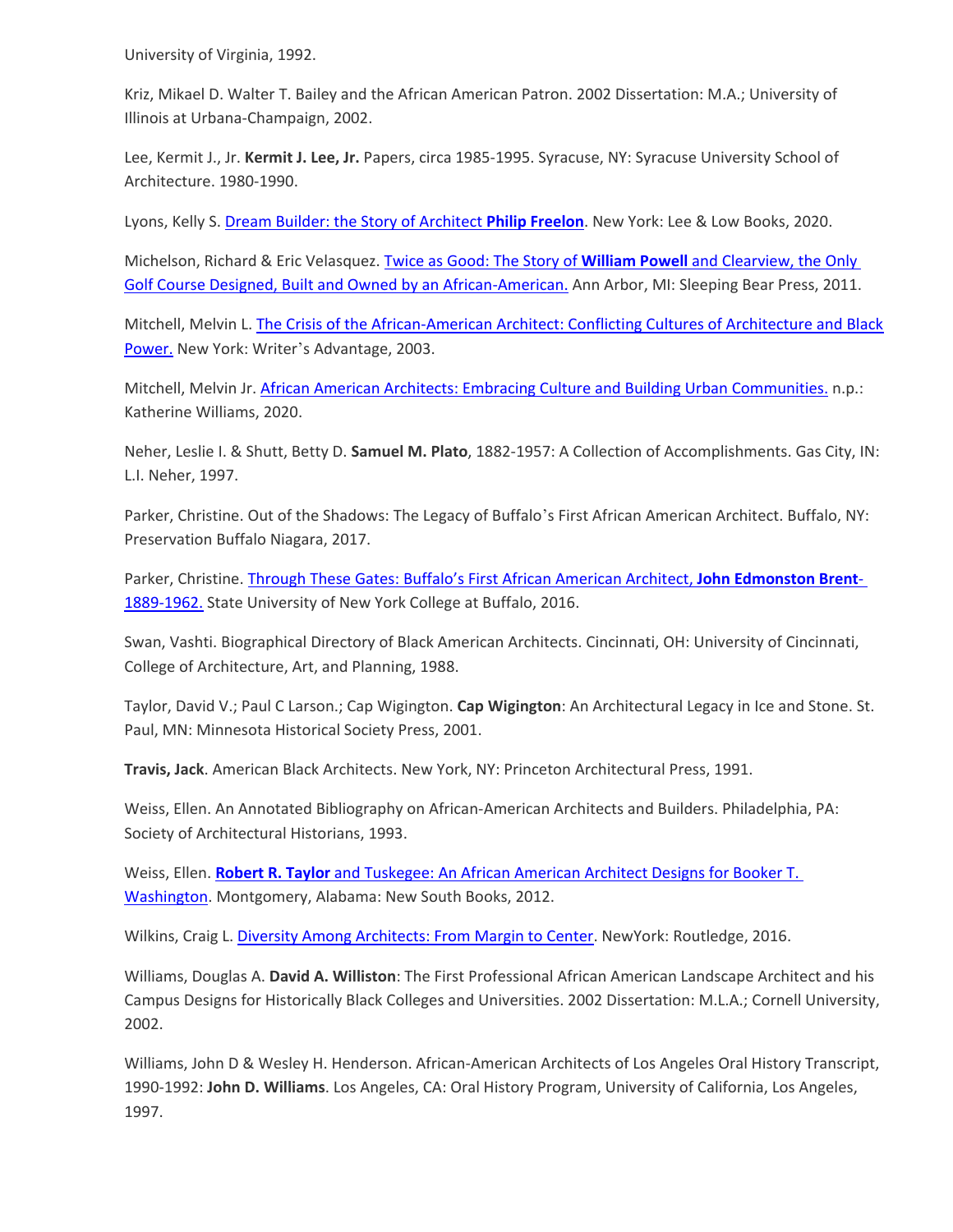Williams, Paul R. **Paul R. Williams**[: A Collection of House Plans.](https://www.amazon.com/Paul-Williams-Collection-California-Architecture/dp/0940512440/ref=sr_1_1?dchild=1&keywords=Paul+R.+Williams%253A+A+Collection+of+House+Plans&qid=1601065736&s=books&sr=1-1) Santa Monica: Hennessey & Ingalls, 2006.

Wilson, Dreck S. [African American Architects: A Biographical Dictionary, 1865-1945.](https://www.amazon.com/African-American-Architects-Biographical-Dictionary-dp-0415929598/dp/0415929598/ref=mt_other?_encoding=UTF8&me=&qid=1600377306) New York: Routledge, 2004.

Wilson, Dreck S. **Julian Abel**[e: Architect and the](https://www.amazon.com/Julian-Abele-Architect-Minorities-Architecture/dp/1138496472/ref=sr_1_1?dchild=1&keywords=Julian+Abele%253A+Architect+and+the+Beaux+Arts&qid=1601065257&s=books&sr=1-1) Beaux Arts. New York: Routledge, 2019.

Wilson, Dreck S. [African American Architects: A Biographical Dictionary,](https://www.amazon.com/African-American-Architects-Biographical-Dictionary/dp/0415929598/ref=sr_1_1?dchild=1&keywords=African+American+architects+%253A+a+biographical+dictionary%252C+1865-1945+%252F&qid=1601065487&s=books&sr=1-1) 1865-1945. New York: Routledge, 2004.

**Wilson, John Louis Jr.** FAIA, Columbia University's First African-American Graduate of Architecture. New York, NY: Columbia University Graduate School of Architecture, Planning and Preservation, 1990.

Designing for Community: The Cultural, Civic, and Collegiate Work of **Phil Freelon**. Raleigh, NC: North Carolina State University African American Cultural Center, 2016.

Looking Beneath the Surface: Discovering Third World Architects and Artists and their Works. Berkeley, CA: University of California at Berkeley, College of Environmental Design, 1991.

Philadelphia's African American Architects 1995: January 4-January 29, 1995. Philadelphia, PA: The Museum, 1995.

Writers' 'Program (New York, N.Y.). Negro Inventors, Architects and Engineers: Research Studies. New York, NY, 1936-1938.

### **Journals**

Adams, Michael. "A Legacy of Shadows." *Progressive Architecture* 72, no. 2 (Feb. 1991), 85-87.

**Bond, J. Max**. "The Black Architect's Experience." *Architectural Record* 180, no. 6 (June 1992), 60-61.

**Bond, J. Max**. "Still Here: Three Architects of Afro-America: **Julian Francis Abele, Hilyard Robinson,** and **Paul R. Williams**." *Harvard Design Magazine*, (Summer 1997), 48-53.

**Coles, Robert T**." Black Architects, An Endangered Species." *Journal of Architectural Education* 43, no. 1. (Fall 1989), 60-62.

Collyer, Stanley. "**Allison Williams** of Perkins and Will." *Competitions* 19, no. 2 (Summer 2009), 40-53.

Cooke, Julian. "Architecture with Authority: Lessons from Gando, Burkina Faso." *Architecture South Africa: Journal of the South African Institute of Architects,* no.70*.* (Nov/Dec 2014), 34-41.

Cramer, Ned. "Architecture, Equity & Activism: 1968 to Now." *Architect* 107, no. 5 (May 2018), 106-155.

Diabaté, Issa. "Toward a Local Modernity in Africa: **Diébédo Francis Kere's** Center for Earth Architecture." *Harvard Design Magazine,* no.35 (Fall-Winter 2012), 160-163

Dowdell, Kimberly & **Mabel O. Wilson**. "A Mover and a Shaker." *Metropolis* 40, no. 4 (May 2020), 88-91.

Fernàndez-Galiano, Luis. "**Francis Kéré**: Practical Aesthetics." *AV Monografías,* no.201 (2018), 1-118.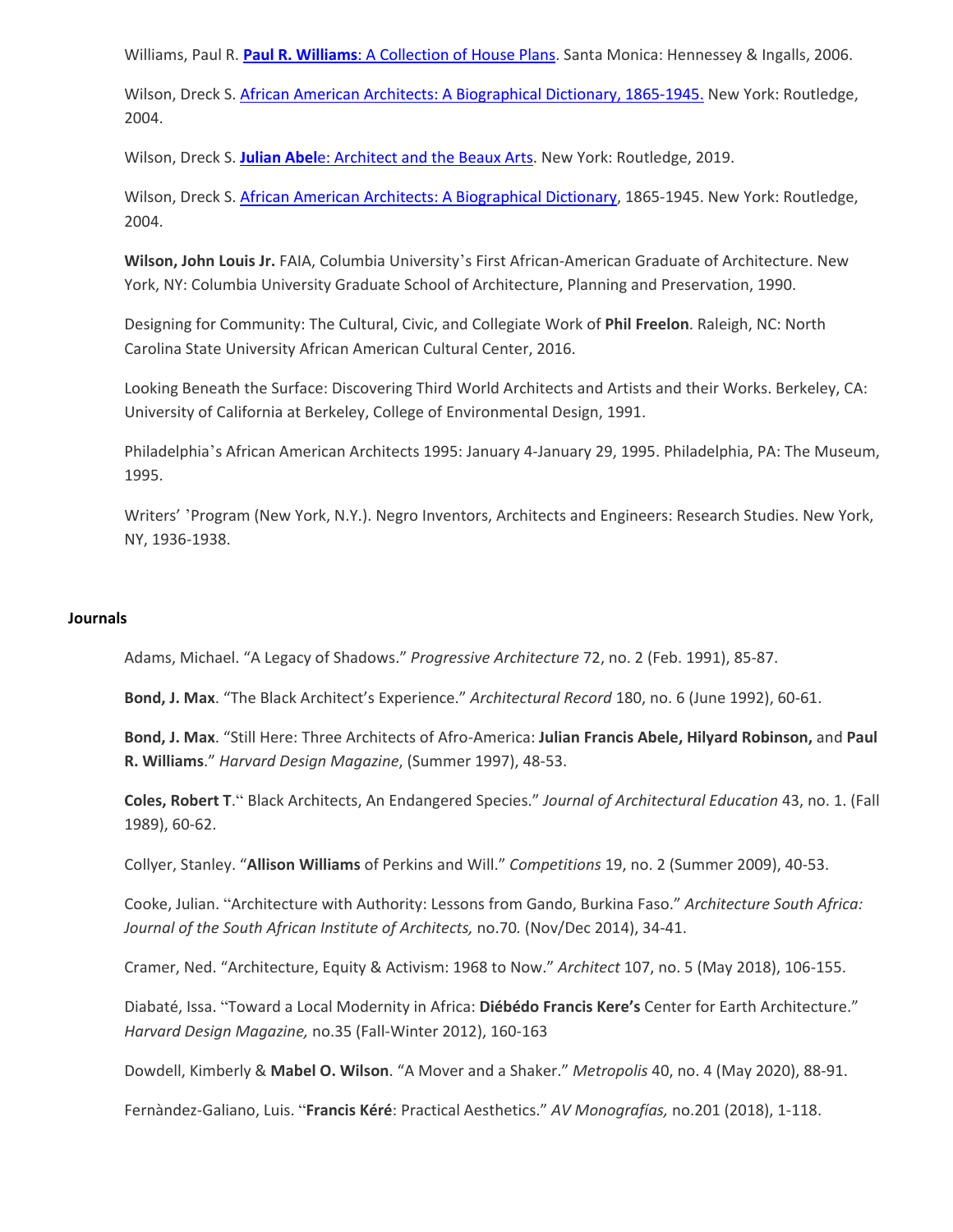Fernàndez-Galiano, Luis. "**Kéré** Desde España: Figuring Francis." *AV Monografías,* no.201 (2018), 114-117.

Fernàndez-Galiano, Luis. "La Belleza Necesaria = Necessary Beauty: [**Francis Kéré]."** *AV Monografías,* no.201 (2018), 2-3.

Fixen, Anna. "**Paul Revere Williams**, Unsung Hero." *Architectural Record* 205, no. 1 (Jan. 2017), 21.

Fox, Stephen. "**John S. Chase,** FAIA (1925-2012)." *Texas Architect* 62*,* no. 4 (July-Aug. 2012), 8.

Freeman, Allen. "Architect/Planner Discuss New Role as Charlotte's Major." *Architecture: the AIA journal* 73, no. 2 (Feb. 1984), 30, 36-39.

**Gantt, Harvey**. "The Architect of the New Public Realm." *Architecture California*, 17, no. 1 (May 1995), 55-58.

**Kéré, Diébedo F**. & José Forjaz. "Public Projects for Future of Africa." *Space*, no*.* 501 (Aug. 2008), 92-125.

Lowenstein, Oliver. "Meet: **Kéré** Architecture." *Blueprint (London, England)*, no. 352 (May/June 2017), 25.

Mays, Vernon. "Mr. Williams." *Architect (Washington, D.C.)* 99, no. 9 (Sept. 2010), 74-79.

McKnight, Jenna M. "Bringing it all Back Home: a Firsthand Look at How **Diébédo Francis Kéré** has Used His Architecture to Transform His Rural Village." *Architectural Record* 202, no. 6 (June 2014), 106-108, 110.

Nava, Ilaria." Uomo, Natura e Materia: **Francis Kéré** è L'architetto del Momento." *Domus,* no. 1016 (Sept. 2017), 38-43.

Pemberton, Gayle. "Against the Odds: A Granddaughter Cherishes the Life and Work of a Distinguished Black Architect of St. Paul [**Clarence Wesley Wigington]."** *Preservation: the Magazine of the National Trust for Historic Preservation* 55, no. 2 (Mar-Apr. 2003), 44-47.

Pittel, Christine. "A Class Act: Nobody Did Elegance Better than Architect **Paul R. Williams**…" *House Beautiful*  146, no. 2 (Feb. 2004), 44, 46, 49.

Priest, Isabelle. "Man for All Seasons: From a Burkina Faso Villiage to This Year's Serpentine Pavillion is Quite a Trajectory." *RIBA Journal* 124, no. 6 (June 2017), 84-85.

Sklarek, Norma M. "Conversation: **Norma Sklarek**, FAIA." *Architecture California* 7, no. 1 (Jan.-Feb. 1985), 22- 23.

Sokol, David. "**J. Max Bond Jr**., Influential Architect Dies." *Architectural Record* 197, no. 4 (Apr. 2009), 26.

Solomon, Nancy B. "Women in Corporate Firms: The Top Positions in Large Offices Aren't Just for Men Anymore." *Architecture* 80, no. 10 (Oct. 1991), 79-87.

Taylor, David. "**Clarence Wigington**." *Architecture Minnesota* 25, no. 1 (Jan.-Feb. 1999), 30-31, 60.

Weiss, Ellen. "**Cap Wigington:** An Architectural Legacy in Ice and Stone [by] David Vassar Taylor, Paul Clifford Larson." *Journal of the Society of Architectural Historians* 61, no. 4 (Dec. 2002), 576-578.

Wessely, Heide. "**Francis Kéré**: Radically Simple." *Detail (English ed.),* no. 2 (Mar.-Apr. 2017), 8-10*.* 

Wilson, John L. "**John Louis Wilson Jr**." *Oculus* 52, no. 6 (Feb. 1990), 2.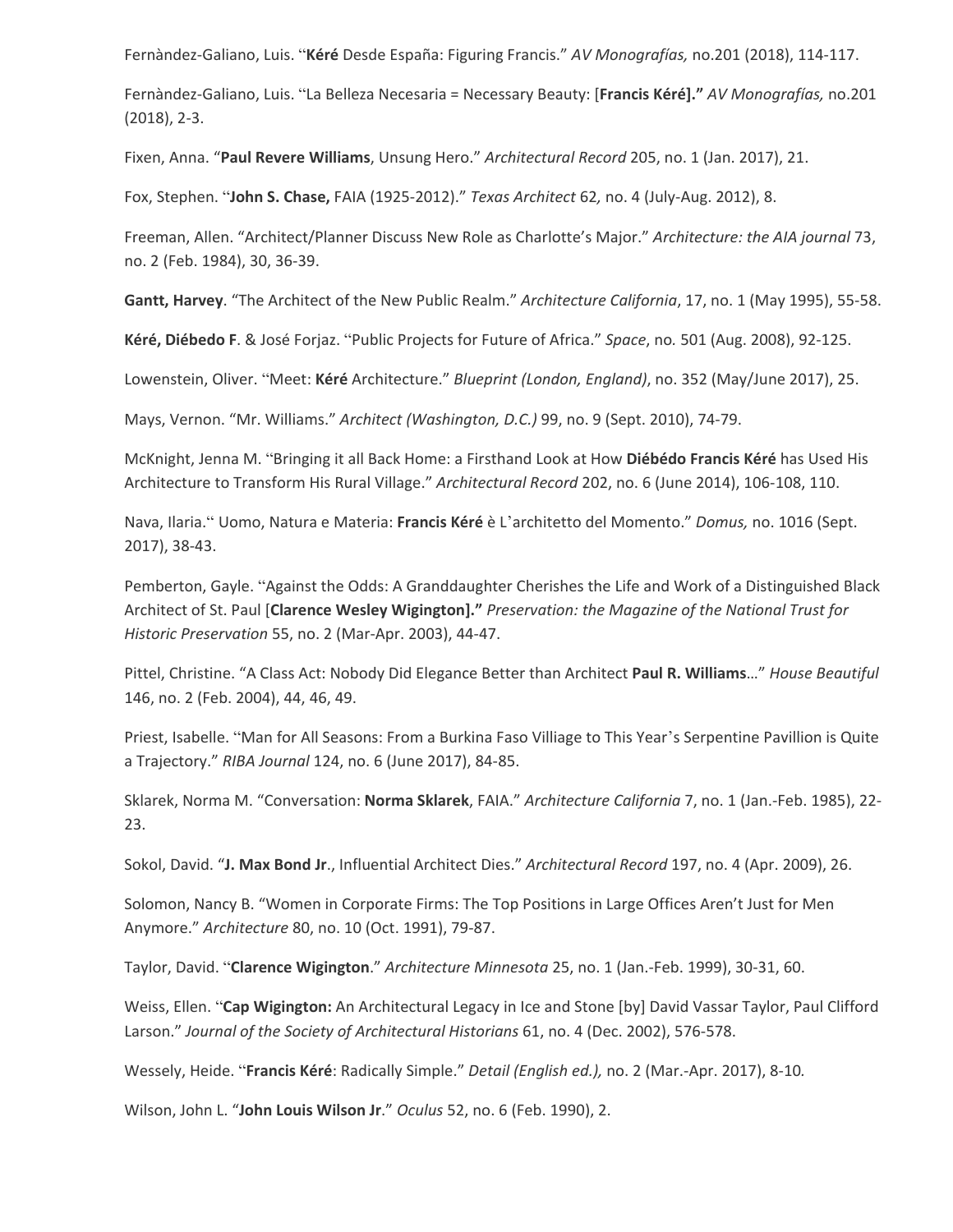#### **Media**

Barrier-Breaking African American Architects We Should be Celebrating: <https://www.architecturaldigest.com/gallery/barrier-breaking-african-american-architects>

Honoring African American Architects:<https://interiorarchitects.com/honoring-african-american-architects/>

**Mabel O. Wilson** is Updating the Narrative of American Architecture to Include Black Architects: [https://www.metropolismag.com/architecture/mabel-o-wilson-is-updating-the-narrative-of-american](https://www.metropolismag.com/architecture/mabel-o-wilson-is-updating-the-narrative-of-american-architecture-to-include-black-architects/)[architecture-to-include-black-architects/](https://www.metropolismag.com/architecture/mabel-o-wilson-is-updating-the-narrative-of-american-architecture-to-include-black-architects/)

**Moody Nolan**: Largest African American Owned Architecture Firm in the Nation Dedicated to Inspiring Chicago's Youth:<https://www.youtube.com/watch?v=1HeM78wnie4>

Out of the Shadows: African-American Architect **Julian Abele** is Finally Getting Recognition for His Contributions to Some of the 20<sup>th</sup> Century America's Most Prestigious Buildings: <https://www.smithsonianmag.com/history/out-of-the-shadows-85569503/>

**Paul R. Williams:** African American Architect | Black History Documentary: <https://www.youtube.com/watch?v=F6uo27CdaQ8>

Pioneering Black Architects in North Carolina[: https://www.ncmodernist.org/ncblack.htm](https://www.ncmodernist.org/ncblack.htm)

**'**Regarding **Paul R. Williams**' Honors Legacy of LA's Barrier-Breaking Black Architect: [https://www.npr.org/sections/pictureshow/2020/09/15/904409494/regarding-paul-r-williams-honors](https://www.npr.org/sections/pictureshow/2020/09/15/904409494/regarding-paul-r-williams-honors-legacy-of-la-s-barrier-breaking-black-architect)[legacy-of-la-s-barrier-breaking-black-architect](https://www.npr.org/sections/pictureshow/2020/09/15/904409494/regarding-paul-r-williams-honors-legacy-of-la-s-barrier-breaking-black-architect)

**Robert Madison:** Pioneering African American Architect Leaves Lasting Legacy: [https://www.youtube.com/watch?v=c\\_vC9bGEYzM--](https://www.youtube.com/watch?v=c_vC9bGEYzM--)

**Sir David Adjaye** Wins the 2021 RIBA Royal Gold Medal: [https://mailchi.mp/archdaily/breaking-newssir](https://mailchi.mp/archdaily/breaking-newssir-david-adjaye-wins-the-2021-riba-royal-gold-medal?e=44058deb36)[david-adjaye-wins-the-2021-riba-royal-gold-medal?e=44058deb36](https://mailchi.mp/archdaily/breaking-newssir-david-adjaye-wins-the-2021-riba-royal-gold-medal?e=44058deb36)

15 Architects on Being Black in Architecture*:* [https://www.culturedmag.com/15-architects-on-being-black-in](https://www.culturedmag.com/15-architects-on-being-black-in-architecture/)[architecture/](https://www.culturedmag.com/15-architects-on-being-black-in-architecture/)

15 Pioneering Black Architects Who Shaped America: [https://www.veranda.com/home](https://www.veranda.com/home-decorators/g32791418/famous-black-architects/)[decorators/g32791418/famous-black-architects/](https://www.veranda.com/home-decorators/g32791418/famous-black-architects/)

3 African American Architects, Designers You Need to Know: <https://www.schlage.com/blog/categories/2020/02/african-american-architects-designers.html>

*@blackfemarc:* <https://www.instagram.com/blackfemarc/?hl=en>

# Pioneering Minority Architects

**Books**

Anthony, Carol C. [The Earth, the City, and the Hidden Narrative of Race.](https://www.amazon.com/Earth-City-Hidden-Narrative-Race/dp/1613320213/ref=sr_1_1?dchild=1&keywords=The+earth%252C+the+city%252C+and+the+hidden+narrative+of+race&qid=1600372881&sr=8-1) New York: New Village Press, 2017.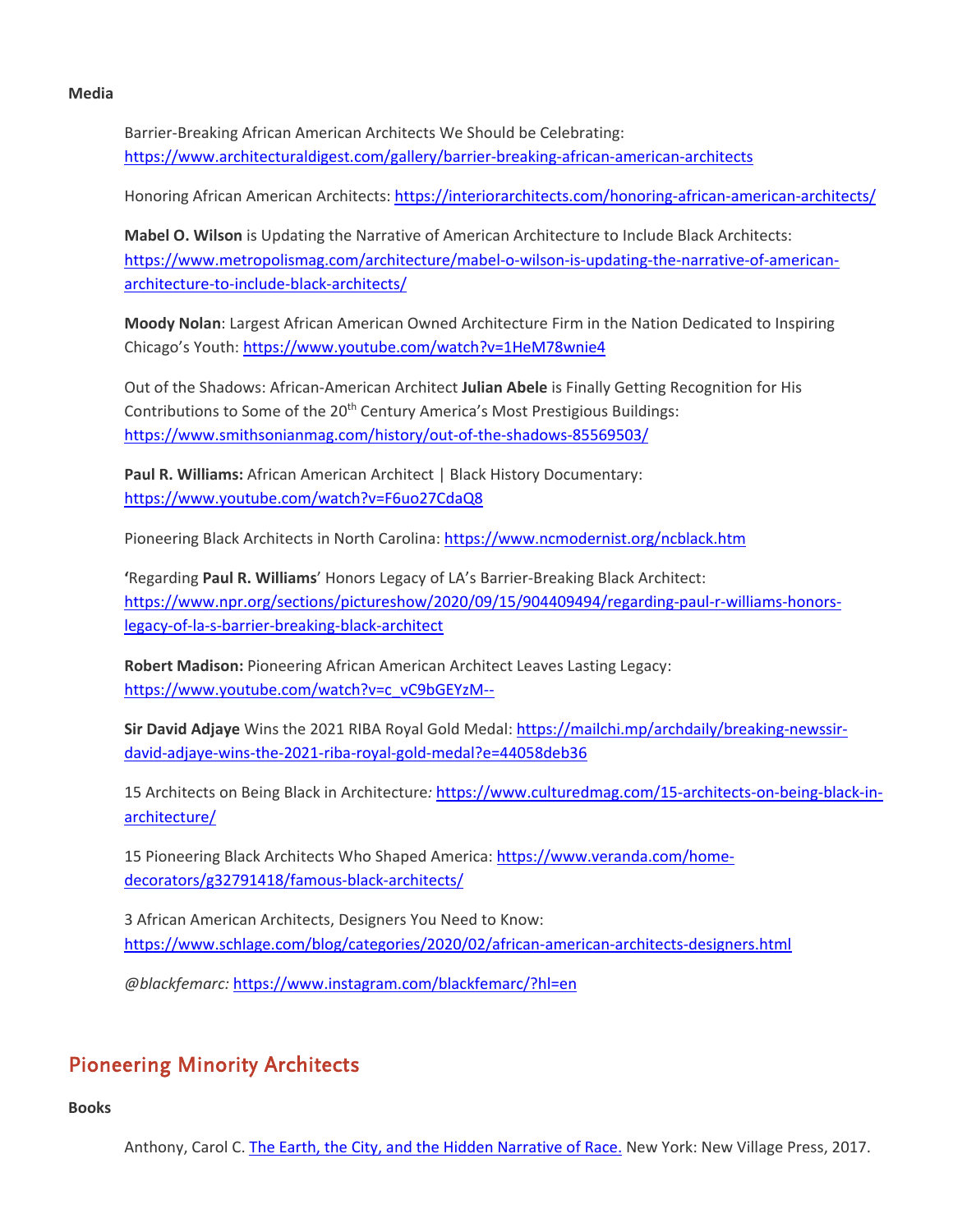Cheng, Irene; Charles L. Davis II; Mabel O. Wilson. Race and Modern Architecture: A Critical History from the Enlightenment to the Present. Pittsburgh, PA: University of Pittsburgh Press, 2020.

Cooke, Sekou. Hip-Hop Architecture: History/Theory/Practice. London; New York, NY: Bloomsbury Visual Arts, 2021.

Cooke, Sekou. [Towards a Hip-Hop Architecture.](https://surface.syr.edu/arc/194/) Syracuse University School of Architecture Event, 2015.

Davis II, Charles L. [Building Character: The Racial Politics of Modern Architectural Style.](https://www.amazon.com/Building-Character-Politics-Architectural-Environment/dp/082294555X/ref=sr_1_1?dchild=1&keywords=Building+Character%253A+The+Racial+Politics+of+Modern+Architectural+Style&qid=1600379774&s=books&sr=1-1) Pittsburgh, PA: University of Pittsburgh Press, 2019.

Ellis, Clifton, and Rebecca Ginsburg, eds. [Cabin, Quarter, Plantation: Architecture and Landscapes of North](https://www.amazon.com/Cabin-Quarter-Plantation-Architecture-Landscapes/dp/0300120427/ref=sr_1_1?dchild=1&keywords=Cabin%252C+Quarter%252C+Plantation%253A+Architecture+and+Landscapes+of+North+American+Slavery.&qid=1600379326&s=books&sr=1-1)  [American Slavery.](https://www.amazon.com/Cabin-Quarter-Plantation-Architecture-Landscapes/dp/0300120427/ref=sr_1_1?dchild=1&keywords=Cabin%252C+Quarter%252C+Plantation%253A+Architecture+and+Landscapes+of+North+American+Slavery.&qid=1600379326&s=books&sr=1-1) New Haven, CT: Yale University Press, 2010.

Fredrickson, George M. [Racism: A Short History.](https://www.amazon.com/Racism-Short-History-Princeton-Classics/dp/0691167052/ref=sr_1_2?dchild=1&keywords=Racism%253A+A+Short+History.&qid=1600378657&s=books&sr=1-2) Princeton, NJ: Princeton University Press, 2002.

Goldstein, Brian D. [The Roots of Urban Renaissance: Gentrification and the Struggle over Harlem.](https://www.amazon.com/Roots-Urban-Renaissance-Gentrification-Struggle/dp/0674971507/ref=sr_1_1?dchild=1&keywords=The+Roots+of+Urban+Renaissance%253A+Gentrification+and+the+Struggle+over+Harlem.&qid=1600381788&s=books&sr=1-1) Cambridge, MA: Harvard University Press, 2017.

McKittrick, Katherine and Clyde Woods, eds. [Black Geographies and the Politics of Place.](https://www.amazon.com/Black-Geographies-Politics-Katherine-McKittrick/dp/0896087735/ref=sr_1_2?dchild=1&keywords=Black+Geographies+and+the+Politics+of+Place.&qid=1600381841&s=books&sr=1-2) Cambridge, MA: South End Press, 2007.

Vlach, John Michael. Back of the [Big House: The Architecture of Plantation Slavery.](https://www.amazon.com/Back-Big-House-Architecture-Plantation/dp/0807844128/ref=sr_1_1?dchild=1&keywords=Back+of+the+Big+House%253A+The+Architecture+of+Plantation+Slavery.&qid=1600379706&s=books&sr=1-1) Chapel Hill: University of North Carolina Press, 1993.

Wellington, Paul[. Black Built: History and Architecture in the Black Community.](https://www.amazon.com/Black-Built-History-Architecture-Community/dp/1732965102/ref=sr_1_1?dchild=1&keywords=Black+Built%253A+History+and+Architecture+in+the+Black+Community&qid=1601472104&sr=8-1) Lexington, KY, n.p., 2019.

Wilson, Mabel O. [Negro Building: Black Americans in the World of Fairs and Museums.](https://www.amazon.com/Negro-Building-Black-Americans-Museums-dp-0520383079/dp/0520383079/ref=mt_other?_encoding=UTF8&me=&qid=1600381705) Berkeley: University of California Press, 2012.

#### **Journals & Chapters**

Anthony, Carl. "The Big House and the Slave Quarter: Prelude to the New Architecture." *Working Paper* 3, (1975)*.*

Anthony, Carl. "The Big House and the Slave Quarters: Part I, prelude to New World Architecture." *Landscape* 20, no. 3 (Spring 1976), 8-19.

Anthony, Carl. "The Big House and the Slave Quarters: Part II, African Contributions to the New World." *Landscape* 21, no. 1 (Autumn 1976), 9-15.

Cheng, Irene. "Race and Architectural Geometry: Thomas Jefferson's Octagons." *J19: The Journal of Nineteenth-Century Americanists* 3, no. 1 (Spring 2015), 121-130.

Du, Bois, W.E.B. "The Conservation of Races." *The Souls of Black Fold*. (1999).

Nelson, Louis. "The Architectures of Black Identity: Buildings, Slavery and Freedom in the Caribbean and the American South." *Winterthur Portfolio* 45, no. 2 & 3 (2011), 177-193.

Upton, Dell. "White and Black Landscapes in Eighteenth-Century Virginia." *Places* 2, no. 2 (1984), 59-72.

Vlach, John Michael. "The Shotgun House: An African Architectural Legacy." *Common Places: Readings in American Vernacular Architecture*, (1986), 58-78.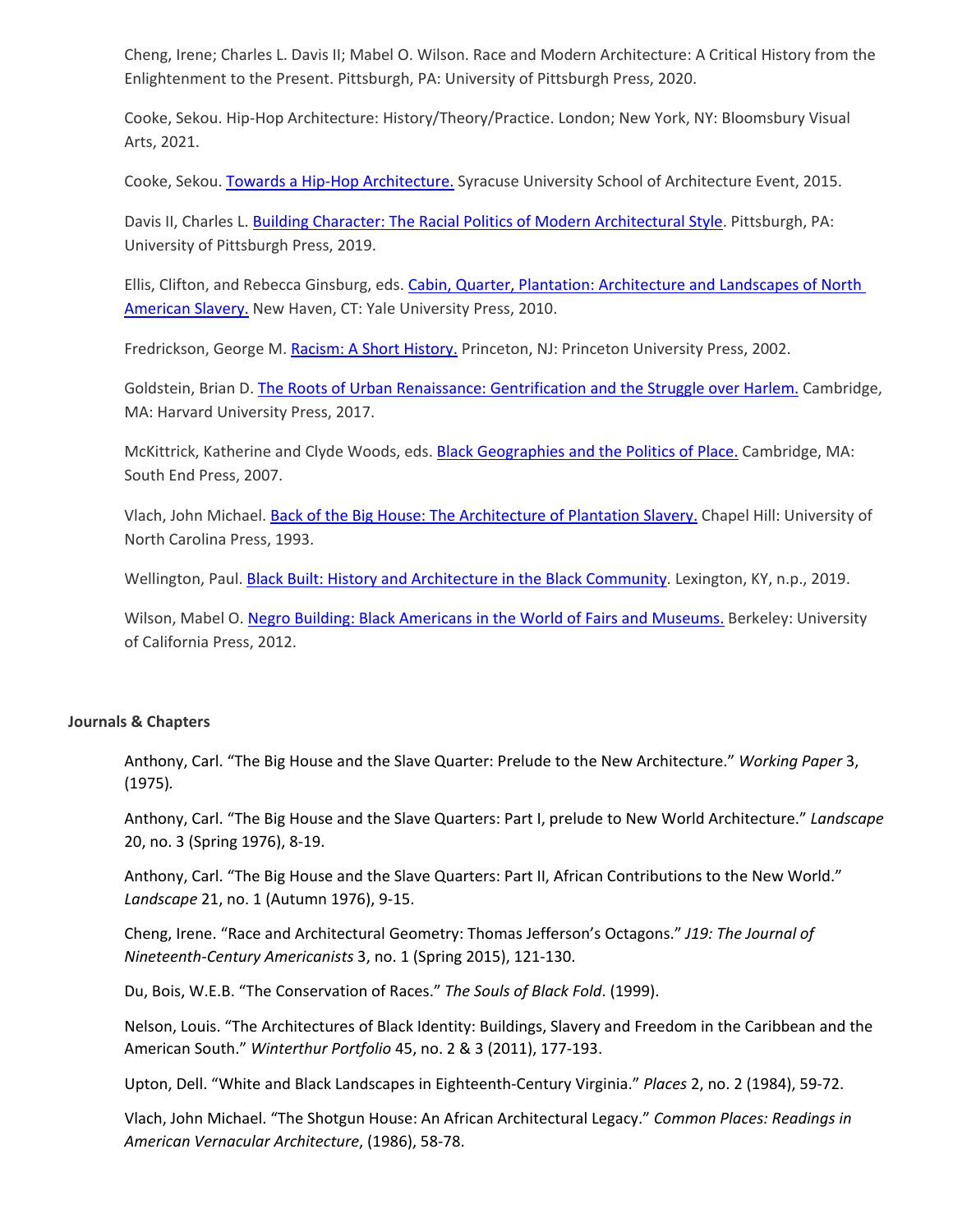Weyeneth, Robert R. "The Architecture of Racial Segregation: The Challenges of Preserving the Problematical Past." *The Public Historian* 27, no. 4 (Fall 2005), 11-44.

**Wilson, Mabel O**. "Dancing in the Dark: The Inscription of Blackness in Le Corbusier's Radiant City." *Places Through the Body* (1998), 133-52.

Wright, Gwendolyn. "The 'Big House 'and the Slave Quarters." *Building the Dream: A Social History of Housing in America*, (1981), 41-57.

### Case Studies

Examples of built works or ideas that have impacted minorities

### **Books**

Brown, Eliza S.; Holland, Daniel.; et al. African American Historic Sites Survey of Allegheny County. Harrisburg: Commonwealth of Pennsylvania, Pennsylvania Historical and Museum Commission, 1994.

**Cooke, Sekou**. New Chocolate City: Hip-Hop Architecture in Washington, DC." Syracuse University School of Architecture, 2017.

Drake, St. Claire, and Horace Clayton. Black [Metropolis:](https://www.amazon.com/Black-Metropolis-Study-Negro-Northern/dp/022625321X/ref=sr_1_1?dchild=1&keywords=Black+Metropolis%253A+A+Study+of+Negro+Life+in+a+Northern+City.&qid=1600381760&s=books&sr=1-1) A Study of Negro Life in a Northern City. New York: Harcourt, Brace, 1945.

**Hood, Walter.** Urban [Diaries.](https://www.amazon.com/Walter-Hood-Urban-Diaries/dp/1888931035/ref=sr_1_1?dchild=1&keywords=Urban+Diaries+hood&qid=1601065193&s=books&sr=1-1) Washington, D.C.: Spacemaker Press, 1997.

Judin, Hilton, and Ivan Vladislavic, eds. Blank--: [Architecture,](https://www.amazon.com/Blank-Architecture-Aparthied-Hilton-Judin/dp/9056620924/ref=sr_1_1?dchild=1&keywords=Blank%253A+Architecture%252C+Apartheid+and+After.&qid=1600381818&s=books&sr=1-1) Apartheid and After. Rotterdam: NAi Publishers, 1998.

Karbula, James W.; Parsons, Mark; Seibel, Scott. The Intensive Survey of Area B of the Johnson State Office Building Project: African American Historic Occupation in Austin, Texas. Austin, TX: Hicks & Company, 2000.

Margoles, Conrad H. Space and Race: South African "Native Townships" as Corruptions of Suburban Ideals for Political Ends. 1989 Dissertation: M.S.; Massachusetts Institute of Technology, Dept. of Architecture, 1989.

Moore, Christopher P. & Dolkart, Andrew. Mother African Methodist Episcopal Zion Church, 140-148 West 137th Street, Borough of Manhatten: Built 1923-25: Architect **George W. Foster**, Jr. New York, NY: Landmarks Preservation Commission, 1993.

**Nieves, Angel David**. An [Architecture](https://www.amazon.com/Architecture-Education-African-American-History/dp/1580469094) of Education: African American Women Design the New South. University of Rochester Press, 2018.

**Nieves, Angel David**. We Shall Independent Be: African American [Place-Making](https://www.amazon.com/We-Shall-Independent-Be-Place-Making/dp/0870819062) and the Struggle to Claim Space in the [United](https://www.amazon.com/We-Shall-Independent-Be-Place-Making/dp/0870819062) States. Boulder, CO: University Press of Colorado, 2008.

Reese, Carol M. & Michael Sorkin. New Orleans Under [Reconstruction:](https://www.amazon.com/Carol-McMichael-Reese-Reconstruction-Paperback/dp/B01FOCGEOY/ref=sr_1_1?dchild=1&keywords=New+Orleans+Under+Reconstruction%253A+The+Crisis+of+Planning&qid=1601471600&sr=8-1) The Crisis of Planning. London; Brooklyn, N.Y.: Verso Books, 2014.

Richardson, Selden. Built by Blacks: African American Architecture and [Neighborhoods](https://www.amazon.com/Built-Blacks-American-Architecture-Neighborhoods/dp/1596294590/ref=sr_1_1?dchild=1&keywords=Built+by+Blacks%253A+African+American+Architecture+and+Neighborhoods+in+Richmond&qid=1601064758&s=books&sr=1-1) in Richmond. Charleston, SC: History Press, 2008.

Shabazz, Rashad. Spatializing Blackness: [Architectures](https://www.amazon.com/Spatializing-Blackness-Architectures-Confinement-Masculinity/dp/0252081145/ref=sr_1_1?dchild=1&keywords=Spatializing+Blackness%253A+Architectures+of+Confinement+and+Black+Masculinity+in+Chicago.&qid=1600381886&s=books&sr=1-1) of Confinement and Black Masculinity in Chicago. Urbana University of Illinois Press, 2015.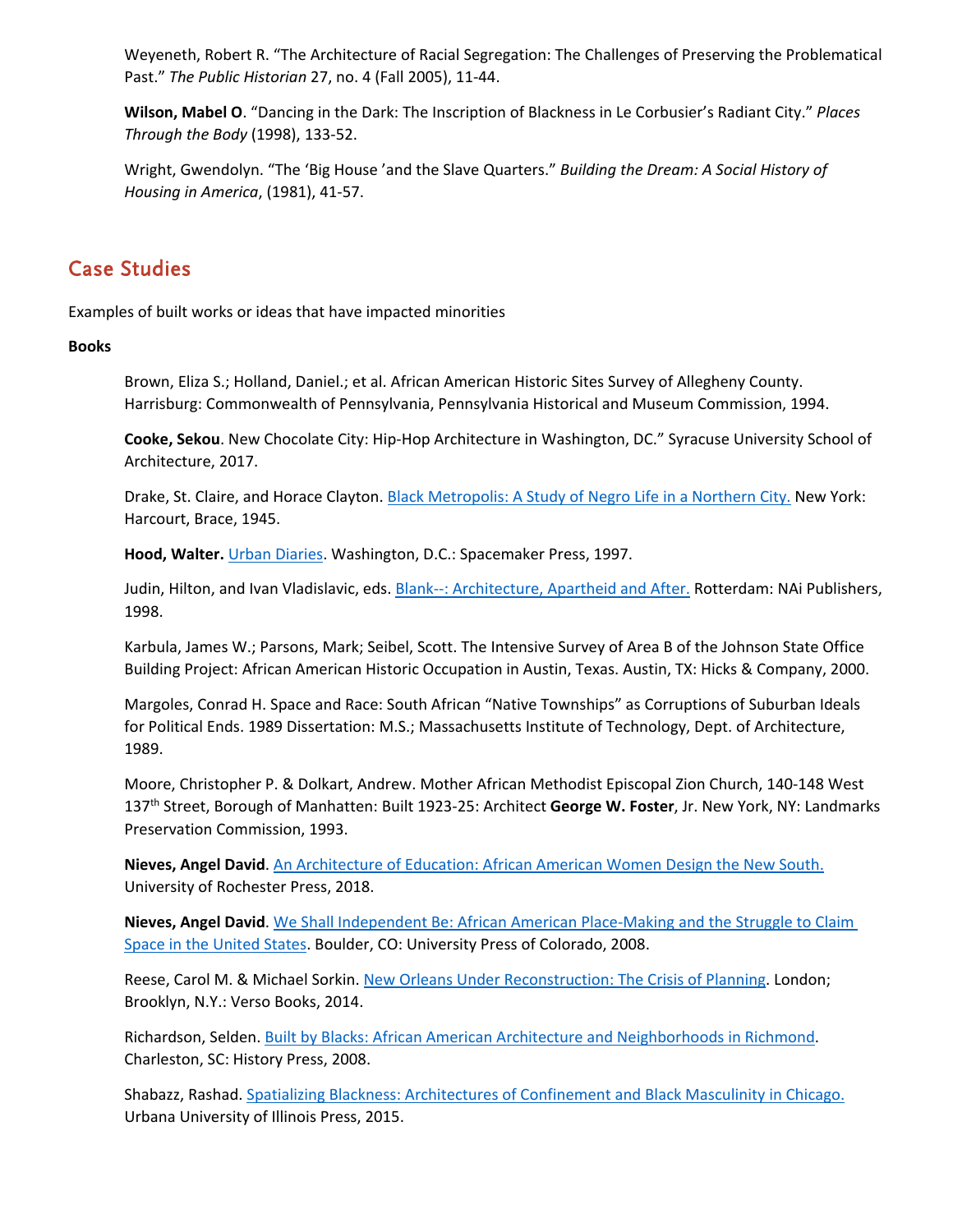Tonkin/Hoyne Architects. Proposal for Architectural Services: Assessment of the Old Colman School for Reuse as an African-American Cultural Heritage Center. Seattle, WA: The Firm, 1991.

#### **Journals**

Barron, Mark. "Adequately Re-Housing Low Income Families: A Study of Class and Race in the Architecture of Public Housing, Marietta, Georgia, 1938-1941." *Perspectives in Vernacular Architecture* 11, (2004), 54-70.

Bristol, Katherine. "The Pruitt Igoe Myth." *Journal of Architectural Education* 44, no. 3 (1991), 163-171.

Cheng, Irene, **Charles L. Davis II**, and **Mabel O. Wilson**. "Field Note: Racial Evidence." *Journal of Society of Architectural Education* 76, no. 4 (Dec. 2017), 440-442.

Francis, Mark. "Practice Practice: Visionary Thought and Participatory Action in Environmental Design. Places. vol.12, no.2 (Winter 1999), p.60-68.

Gutman, Marta. "Race, Place and Play: Robert Moses and the WPA Swimming Pools in New York City." *Journal of the Society of Architectural Historians* 67, no. 4 (Dec. 2008), 532-561.

Hartman, Chester W. "Up Close: Advocate Planner Chester Hartman." *Planners* 67, no. 10 (Oct. 2001), 41.

Hock, Jennifer. "Bulldozers, Busing and Boycotts: Urban Renewal and the Integrationist Project." *Journal of Urban History* 39, no. 3 (May 2013), 433-453.

Lasner, Matthew Gordan. "Segregation by Design: Race, Architecture, and the Enclosure of the Atlanta Apartment." *Journal of Urban History*. (May 2017).

Martinez, Aurora. "California Mission Landscapes: Race, Memory and the Politics of Heritage." *Studies in American Indian Literatures* 30, no. 3-4 (Fall 2017/Winter 2018), 202-206.

Merwood, Joanna. "Western Architecture: Regionalism and Race in the Inland Architect." *Chicago Architecture: Histories, Revisions, Alternatives*, (2005), 3-14.

Sitz, Miriam. "Designers Confront Structural Racism in the Profession." *Architectural Record* 208, no. 7 (July 2020), 13-14.

### **Media**

The Pruitt-Igoe Myth: [https://www.amazon.com/gp/video/detail/B016VEHHTA/ref=atv\\_dp\\_share\\_r\\_em\\_31d41e6a0a154](https://www.amazon.com/gp/video/detail/B016VEHHTA/ref=atv_dp_share_r_em_31d41e6a0a154)

# Race (Concept)

### **Books**

Anthony, Kathryn H. "Designing for Diversity: Gender, Race, and Ethnicity in the Architectural Profession." Urbana: University of Illinois Press, 2001.

Barton, Craig E., ed. Sites of Memory: [Perspectives](https://www.amazon.com/Sites-Memory-Perspectives-Architecture-Race/dp/156898233X/ref=sr_1_1?dchild=1&keywords=Sites+of+Memory%253A+Perspectives+on+Architecture+and+Race.&qid=1600377827&sr=8-1) on Architecture and Race. New York: Princeton Architectural Press, 2001.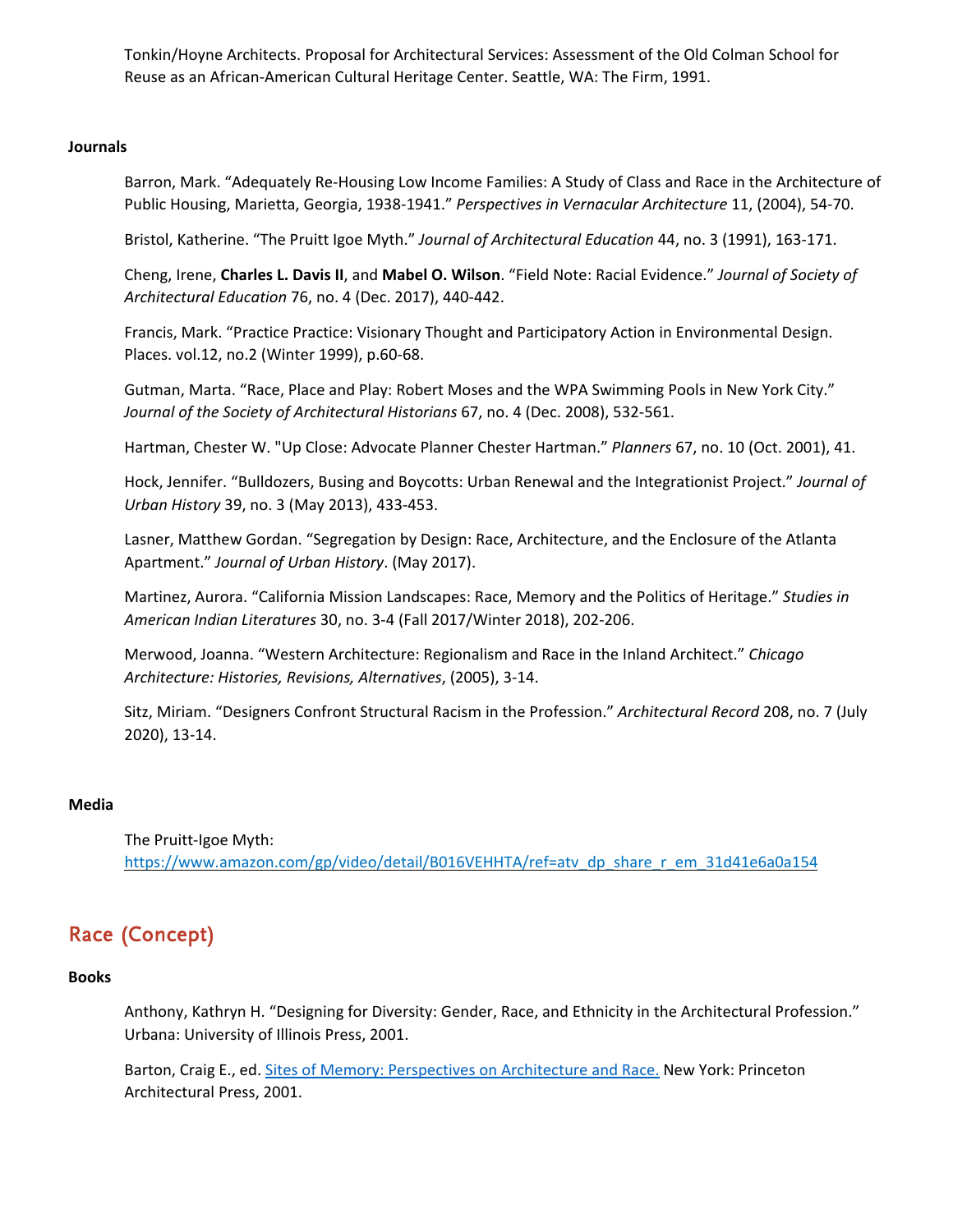Brown, Adrienne. The Black Skyscraper: [Architecture](https://www.amazon.com/Black-Skyscraper-Architecture-Perception-Race/dp/1421429039/ref=sr_1_1?dchild=1&keywords=The+Black+Skyscraper%253A+Architecture+and+the+Perception+of+Race&qid=1600379957&s=books&sr=1-1) and the Perception of Race. Baltimore: John Hopkins University Press, 2017.

Brown, Adrienne, and Valerie Smith. Race and Real [Estate.](https://www.amazon.com/Race-Real-Estate-Transgressing-Boundaries/dp/0199977275/ref=sr_1_5?dchild=1&keywords=Race+and+Real+Estate&qid=1601053466&sr=8-5) Oxford: Oxford University Press, 2015.

Crenshaw, Kimberle, Neil Gotanda, Gary Peller, and Kendall Thomas, eds. Critical Race [Theory:](https://www.amazon.com/Critical-Race-Theory-Writings-Movement/dp/1565842715/ref=sr_1_1?dchild=1&keywords=Critical+Race+Theory%253A+The+Key+Writings+That+Formed+the+Movement.&qid=1600378238&sr=8-1) The Key Writings That Formed the [Movement.](https://www.amazon.com/Critical-Race-Theory-Writings-Movement/dp/1565842715/ref=sr_1_1?dchild=1&keywords=Critical+Race+Theory%253A+The+Key+Writings+That+Formed+the+Movement.&qid=1600378238&sr=8-1) New York: New Press, 1995.

Da Silva, Denise Ferreira. [Toward](https://www.amazon.com/Toward-Global-Idea-Barrows-Lectures/dp/0816649200/ref=sr_1_7?dchild=1&keywords=Da+Silva%252C+Denise+Ferreira.+Toward+a+Global+Idea+of+Race+Theory%253A+An+Introduction.+Minneapolis%253A+University+of+Minnesota+Press%252C+2007.&qid=1600378375&sr=8-7) a Global Idea of Race. Minneapolis: University of Minnesota Press, 2007.

Delgado, Richard, and Jean Stefancic. Critical Race Theory: An [Introduction.](https://www.amazon.com/Critical-Race-Theory-Third-Introduction/dp/147980276X/ref=sr_1_1?dchild=1&keywords=Critical+Race+Theory%253A+An+Introduction.&qid=1600378460&sr=8-1) New York: New York University Press, 2001.

Fields, Darell Wayne. Architecture in Black: Theory, Space, and [Appearance.](https://www.amazon.com/Architecture-Black-Theory-Appearance-2015-05-21-dp-B01A0D1820/dp/B01A0D1820/ref=mt_other?_encoding=UTF8&me=&qid=1600378593) Updated edition. London: Bloomsbury Academic, 2015.

Gleason, William. Sites Unseen: [Architecture,](https://www.amazon.com/Sites-Unseen-Architecture-American-Literature/dp/081473247X/ref=sr_1_1?dchild=1&keywords=Sites+Unseen%253A+Architecture%252C+Race%252C+and+American+Literature.&qid=1600381514&s=books&sr=1-1) Race, and American Literature. New York: New York University Press, 2011.

**Gooden, Mario**. Dark Space: Architecture, [Representation,](https://www.amazon.com/Dark-Space-Architecture-Representation-Identity/dp/1941332137/ref=sr_1_1?dchild=1&keywords=Dark+Space%253A+Architecture%252C+Representation%252C+Black+Identity.&qid=1600381534&s=books&sr=1-1) Black Identity. NewYork: Columbia Books on Architecture and the City, 2016.

Harris, Dianne. Little White Houses: How the Postwar Home [Constructed](https://www.amazon.com/Little-White-Houses-Constructed-Feb-2013/dp/B010BBGY3O/ref=tmm_pap_swatch_0?_encoding=UTF8&qid=1600381636&sr=1-1) Race in America. Minneapolis: University of Minnesota Press, 2013.

Lokko, Lesley Naa Norle, and Araya Asgedom, eds. White Papers, Black Marks: [Architecture,](https://www.amazon.com/White-Papers-Black-Marks-Architecture-dp-0485006022/dp/0485006022/ref=mt_other?_encoding=UTF8&me=&qid=1600378783) Race, Culture. Minneapolis: University of Minnesota Press, 2000.

Schein, Richard, ed. [Landscape](https://www.amazon.com/Landscape-United-States-Richard-Schein/dp/0415949955/ref=sr_1_1?dchild=1&keywords=Landscape+and+Race+in+the+United+States.&qid=1600381869&s=books&sr=1-1) and Race in the United States. London: Routledge, 2006.

Turner, Marci. The Manifestation of Architecture's Black Identity: Piecing Together Form, Space, and Order. 2002 Dissertation: B.A.; Hampton University, 2002.

Upton, Dell. What Can and Can't Be Said: Race, Uplift and Monument Building in the [Contemporary](https://www.amazon.com/What-Can-Cant-Said-Contemporary/dp/0300211759/ref=sr_1_1?dchild=1&keywords=What+Can+and+Can%25E2%2580%2599t+Be+Said%253A+Race%252C+Uplift+and+Monument+Building+in+the+Contemporary+South.&qid=1600381666&s=books&sr=1-1) South. New Haven: Yale University Pres, 2015.

Valls, Andrew, ed. Race and Racism Modern [Philosophy.](https://www.amazon.com/Racism-Modern-Philosophy-Andrew-Valls/dp/0801472741/ref=sr_1_1?dchild=1&keywords=Race+and+Modern+Philosophy.&qid=1600378908&s=books&sr=1-1) Ithaca, NY: Cornell University Press, 2005.

**Wilkins Craig L**. The Aesthetics of Equity: Notes on Race, Space, [Architecture,](https://www.amazon.com/Aesthetics-Equity-Notes-Space-Architecture/dp/0816646619/ref=sr_1_1?dchild=1&keywords=The+Aesthetics+of+Equity%253A+Notes+on+Race%252C+Space%252C+Architecture%252C+and+Music.&qid=1600381683&s=books&sr=1-1) and Music. Minneapolis: University of Minnesota Press, 2007.

#### **Journals & Chapters**

Anderson, Elijah. "The Iconic Ghetto and the Stigma of Blackness." *Harvard Design Magazine,* no. 42 (Spring-Summer 2016), 94-96.

Bates, Niya. "Race & Architectural History: An Appeal." *Arris: Journal of the Southeast Chapter of the Society of Architectural Historians* 27, (2016), 53-57.

Baydar, Gulsum. "The Cultural Burden of Architecture." *Journal of Architectural Education* 57, no. 4 (2004), 19-27.

Brown, Adrienne. "The Architecture of Racial Phenomena." *Log,* no. 42 (Winter/Spring 2018), 27-33.

Brown, Tiffany D. "Opinion: Dismantle and Rebuild." *Architect (Washington, D.C.)* 109, no. 7 (July 2020), 13.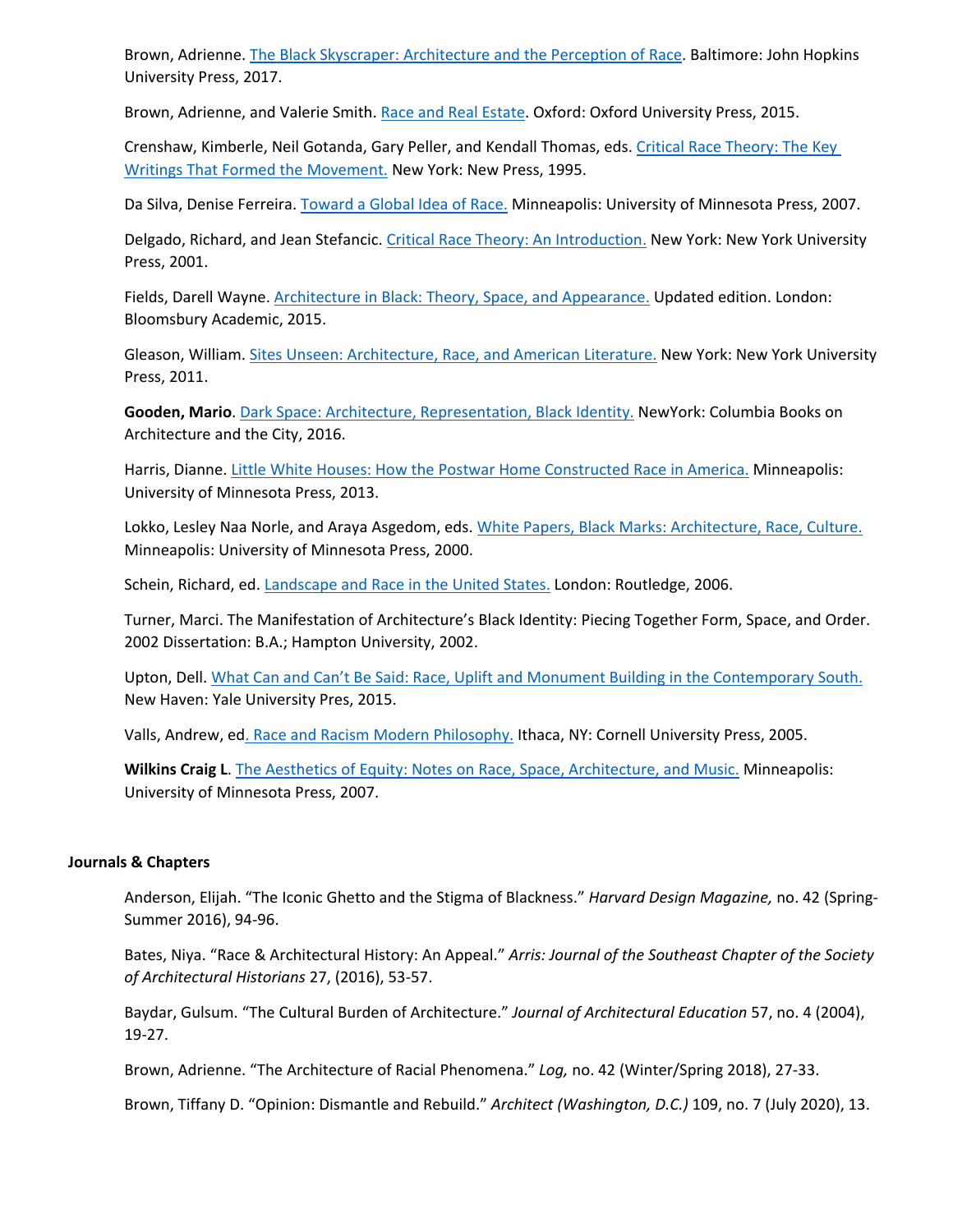**Davis, Charles L., II**. "Blackness in Practice: Toward an Architectural Phenomenology of Blackness." *Log,* no. 42 (Winter/Spring 2018), 43-54.

Gerfen, Katie. "Editorial: Time to Stand Up." *Architect* 109, no. 7 (July 2020), 80.

Harris, Dianne. "Seeing the Invisible: Reexamining Race and Vernacular Architecture." *Perspectives in Vernacular Architecture* 13, no. 2 (2006-2007), 96-105.

Harriss, Harriet. "Opinion: Only Equity Can Beget Equity." *Architect (Washington, D.C.)* 109, no. 2 (Feb. 2020), 30.

Hooks, Bell. "Black Vernacular: Architecture as Cultural Practice." *Art on My Mind: Visual Politics.* (1995), 145-151.

Hunter, Marcus A., Mary Pattillo, et al. "Black Placemaking: Celebration, Play, and Poetry." *Theory, Culture & Society* 33, no. 7-8 (Dec. 2016), 31-56.

Lipsitz, George. "The Racialization of Space and the Spatialization of Race: Theorizing the Hidden Architecture of Landscape." *Landscape Journal* 26, no. 1 (2007), 10-23.

Lou, Cary and Elizabeth Kneebone. "Suburban- and Poor: the Changing Landscape of Race and Poverty in the U.S." *Planning* 80, no. 6 (June 2014), 16-21.

McGuigan, Cathleen. "Architecture and The History of Race. The Story of the African American Experience can be Powerfully Reflected in the Environment." *Architectural Record* 204, no. 10 (Oct. 2016), 21.

McGuigan, Cathleen. "Enough is Enough: Architects Must Respond To The Ongoing Crisis of Racism in America." *Architectural Record* 208, no. 7 (July 2002), 10.

Piven, Francis Fox. "50 Years and Fighting: the Origins and Legacy of the 1964 Civil Rights Act." *Planning* 80, no. 6 (June 2014), 10-15.

Rossi, Michael. "Ten Short Notes on Color, Anthropology, and Makeup." *Grey Room,* no. 76 (Summer 2019), 6-23.

Rusk, David. "An Exchange with David Rusk." *Preservation: the magazine of the National Trust. For Historic Preservation* 58, no. 1 (Jan.-Feb. 2006), 20.

Sitz, Miriam. "Designers Confront Structural Racism in the Profession." *Architectural Record* 208, no. 7 (July 2020), 13-14.

**Sutton, Sharon E**. "What does race have to do with Architectural Education?: Sharon Sutton on why Columbia University's story should matter to students — and architects — today." *Architect* 107, no. 5 (May 2018), 95-96.

Torma, Carolyn. "Zoning and Housing Segregation [United States]." *Planning* 85, no. 2 (Feb. 2019), 37.

**Travis, Jack**. "An Interior of Inclusion or the Illusion of Inclusion." *Journal of Interior Design* 43, no. 3 (2018), 3-7.

Waite, Richard; Ike Obanye; Benjamin C. Derbyshire. "Race Diversity Survey: Is Architecture in Denial?" *Architects' Journal* 245, no. 9 (May 2018), 6-10.

West, Cornel. "A Note on Race and Architecture." *Keeping Faith: Philosophy and Race in America,* (1993), 45- 54.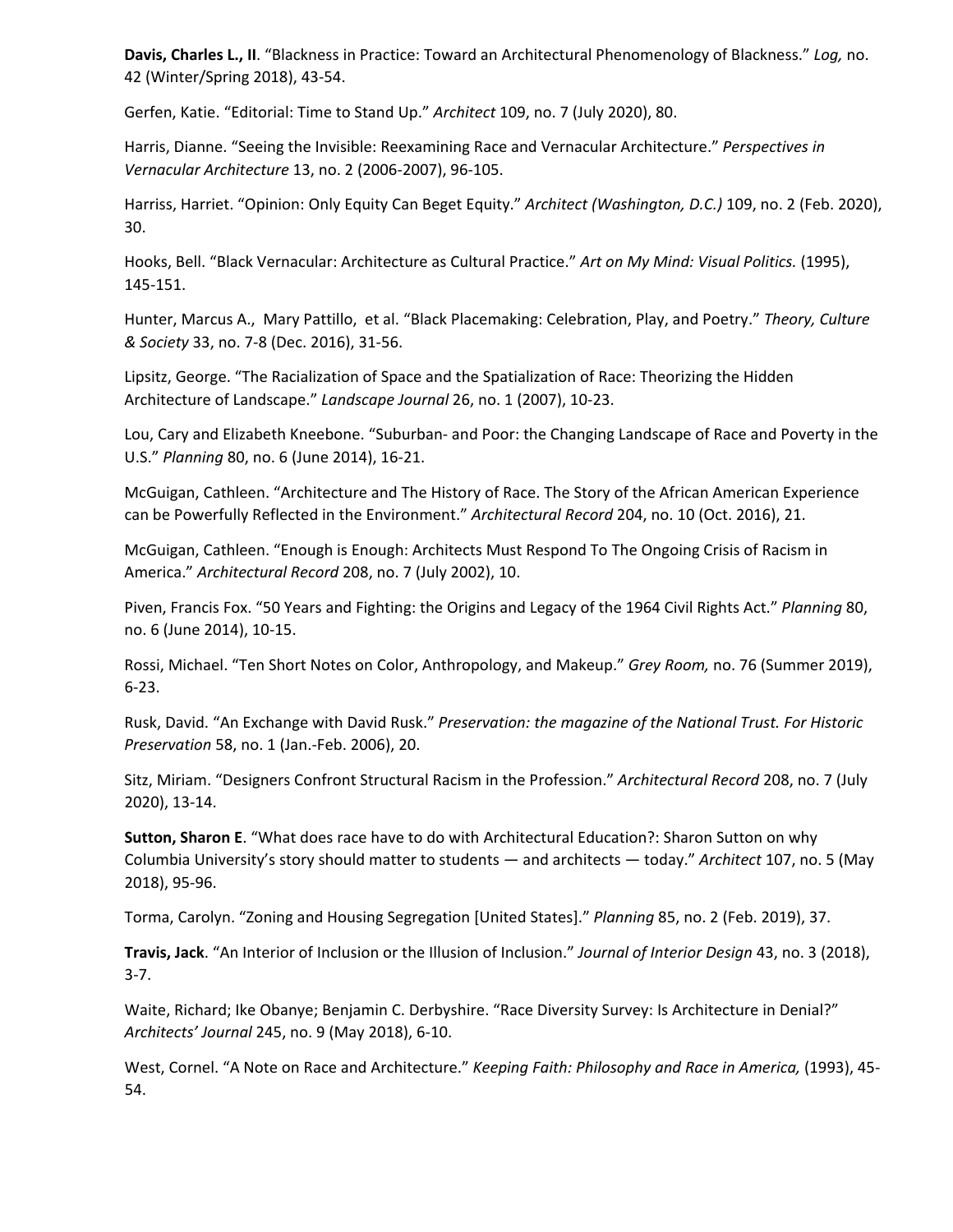# Teaching Race

### **Books**

Arday, Jason. Dismantling Race in Higher Education: Racism, Whiteness and [Decolonizing](https://www.amazon.com/Dismantling-Race-Higher-Education-Decolonising/dp/3319602608/ref=sr_1_1?dchild=1&keywords=Dismantling+race+in+higher+education+%253A+racism%252C+whiteness+and+decolonising+the+academy&qid=1600622464&sr=8-1) the Academy. Cham, Switzerland: Palgrave Macmillan, 2018.

Bell, Lee Anne. [Storytelling](https://www.amazon.com/Storytelling-Social-Justice-Connecting-Antiracist-dp-B01FEK2NKK/dp/B01FEK2NKK/ref=mt_other?_encoding=UTF8&me=&qid=1600696315) for Social Justice: Connecting Narrative and the Arts in Antiracist Teaching. New York: Routledge, 2010.

Bose, Mallika. Community MATTEers: [Service-Learning](https://www.amazon.com/Community-Matters-Service-Learning-Planning-Earthscan-dp-0415723892/dp/0415723892/ref=mt_other?_encoding=UTF8&me=&qid=1600622717) in Engaged Design and Planning. London; New York: Routledge, 2014.

Branche, Jerome & John W. Mullennix. Diversity Across the [Curriculum:](https://www.amazon.com/Diversity-Across-Curriculum-Faculty-Education/dp/1933371285/ref=sr_1_1?dchild=1&keywords=Diversity+Across+the+Curriculum%253A+A+Guide+for+Faculty+in+Higher+Education&qid=1601471512&sr=8-1) A Guide for Faculty in Higher [Education.](https://www.amazon.com/Diversity-Across-Curriculum-Faculty-Education/dp/1933371285/ref=sr_1_1?dchild=1&keywords=Diversity+Across+the+Curriculum%253A+A+Guide+for+Faculty+in+Higher+Education&qid=1601471512&sr=8-1) San Francisco, CA: Anker Publishing, 2007.

Sartor, Curtis, J. Jr. Strategies for Attracting African Americans to Schools of Architecture and Environmental Design. 2002 Dissertation: Ph. D.; Union Institute and University, 2002.

Shrivastava, Saurabh. Solutions Architect's [Handbook:](https://www.amazon.com/Solutions-Architects-Handbook-Kick-start-architecture/dp/1838645640/ref=sr_1_1?dchild=1&keywords=African+American+architects+in+current+practice&qid=1600377180&sr=8-1) Kick-start Your Solutions Architect Career by Learning [Architecture](https://www.amazon.com/Solutions-Architects-Handbook-Kick-start-architecture/dp/1838645640/ref=sr_1_1?dchild=1&keywords=African+American+architects+in+current+practice&qid=1600377180&sr=8-1) Design Principles and Strategies. New York, NY: Princeton Architectural Press, 1991.

Strunk, Kamden K. Research Methods for Social Justice and Equity in [Education.](https://www.amazon.com/Research-Methods-Social-Justice-Education/dp/3030058999/ref=sr_1_1?dchild=1&keywords=Research+Methods+for+Social+Justice+and+Equity+in+Education&qid=1600696450&s=books&sr=1-1) London, UK: Palgrave Macmillan, 2019.

Walker, Maureen. When Getting Along is Not Enough: [Reconstructing](https://www.amazon.com/When-Getting-Along-Enough-Reconstructing/dp/0807763373/ref=sr_1_1?dchild=1&keywords=When+getting+along+is+not+enough+%253A+reconstructing+race+in+our+lives+and+relationships&qid=1600696523&s=books&sr=1-1) Race in Our Lives and Relationships. New York, NY: Teachers College Press, 2019.

### **Journals**

Broches, Paul. "Social Content in Teaching and Design." *Journal of Architectural Edcuation* 35, no. 1 (Fall 1981), 51-56.

Burgos Jr., Adrian. "Teaching Migration, Race, and Place: A U.S. Latino Historian's Perspective." *Journal of American Ethnic History* 28, no. 2 (Winter 2009), 65-70.

Chu, Jonathan M., "The Risks and Rewards of Teaching Race." *History Teacher* 37, no. 4 (Aug. 2004), 484-493.

Eden, Jason. "Answers to the Question: 'Who Developed Race?'" *History Teacher* 44, no. 2 (Feb. 2011), 169- 177.

Duffy, John. "Teaching for Critical Literacy and Racial Justice." *Democracy & Education* 17, no. 3 (2008).

Helms, Janet E.; La Loya Shakes Malone; Kevin Henze. "First Annual Diversity Challenge: 'How to Survive Teaching Courses on Race and Culture'." *Journal of Multicultural Counseling & Development* 31, no. 1 (Jan. 2003), 3-11.

Irwin, Ryan. "Mapping Race: Historicizing the History of the Color-Line." *History Compass* 8, no. 9 (Sept. 2010), 984-999.

Keddy, Karen. "Safety is just a thing men take for granter":Teaching a Spatial Vocabulary of Equality to Architecture Students." *Atlantis: Critical Studies in Gender, Culture & Social Justice*, (2015), 39-53.

Lee, Najuana. "Culturally Responsive Teaching for 21<sup>st</sup>-Century Art Education: Examining Race in a Studio Art Experience." *Art Education* 65, no. 5 (Sept. 2021)*,* 48-53.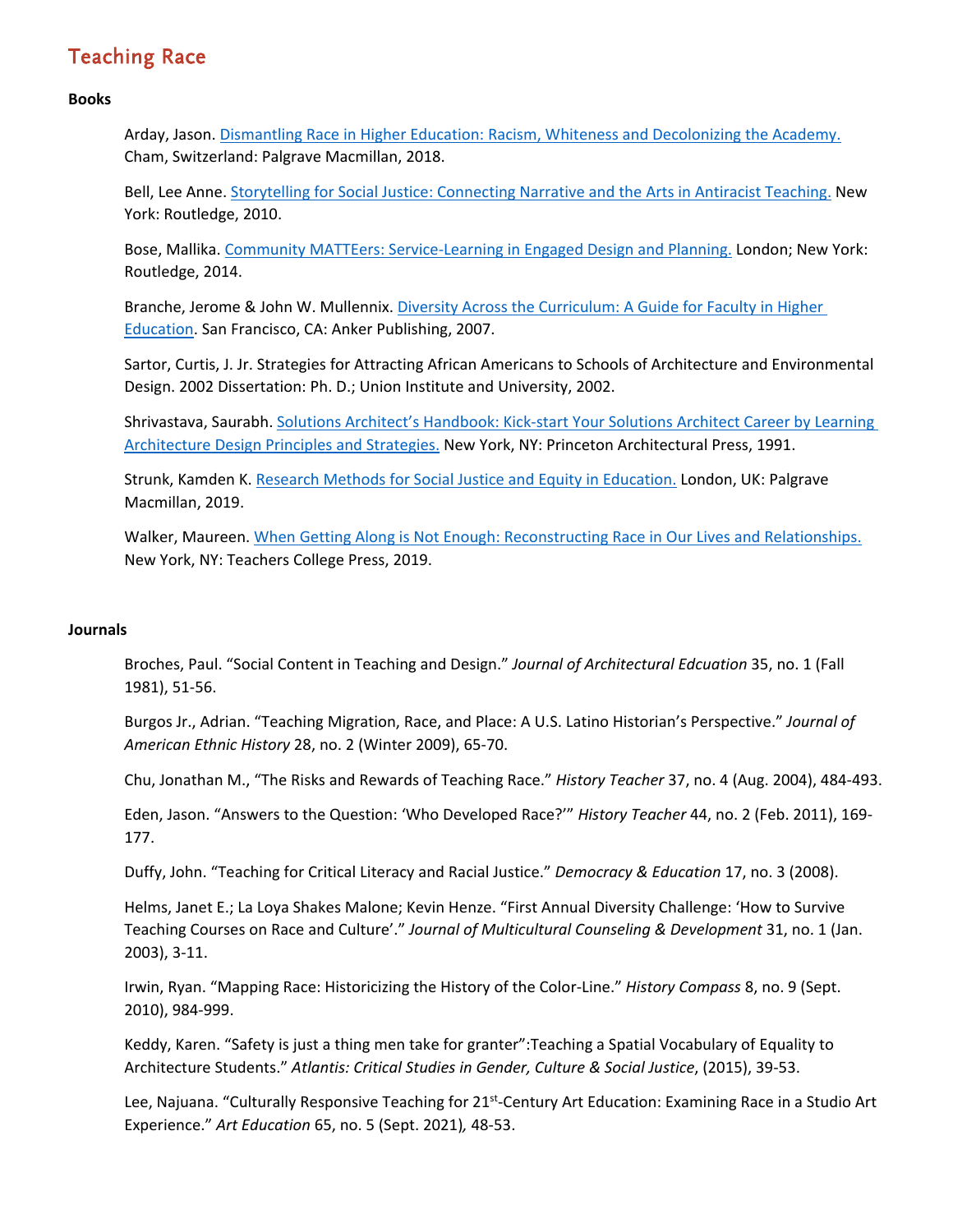Li-Ching, Ho., Theresa Alviar-Martin., Enrique Leviste. '"There is Space, and There are Limits': The Challenge of Teaching Controversial Topics in an Illiberal Democracy." *Teachers College Record* 116, no. 5 (May 2014), 1-28.

Lung-Amam, Willow; Stacy A. Harwood; Gerardo F. Sandoval, et al. "Teaching Equity and Advocacy Planning in a Multicultural 'Post Racial' World." *Journal of Planning Education and Research* 35, no. 3 (Mar. 2015), 337-342.

McClain, Larry. "A Whiter Shade of Pale: Teaching Race in the Midwest." *Midwest Quarterly* 49, no. 3 (Spring 2008), 245-262.

Reddie, Anthony G. "Teaching for Racial Justice." *Teaching Theology & Religion* 13, no. 2 (Apr. 2010), 95.

Rosen, Hannah. "Teaching Race and Reconstruction." *Journal of the Civil War Era* 7, no. 1 (Mar. 2017), 67-95.

Sheehan, Rebecca., Jane Park., Jou Chin., et al. "Translating Race: Teaching American Concepts and Histories of Race, Ethnicity, and Whiteness in Australia." *Australasian Journal of American Studies* 38, no. 2 (Dec. 2019), 17-49.

Singh, Amritjit. '"Plotting 'the Story of Race: Pedagogy Challenges in History and Literature." *Journal of American Ethnic History* 32, no. 1 (Fall 2012), 7-23.

Ulysse, Baudelaire; Theodorea Berry; James C. Jupp. "On the Elephant in the Room: Toward a Generative Politics of Place on Race in Academic Discourse." *International Journal of Qualitative Studies in Education (QSE)* 29, no. 8 (Sept. 2016), 989-1001.

Varin, Vanessa. "Are Race, Class, and Gender Dominating the Discipline?" *Perspectives on History* 51, no. 3 (Mar. 2013), 24.

# Social Justice

### **Books**

Armborst, Tobias. The Arsenal of Exclusion & [Inclusion.](https://www.amazon.com/Arsenal-Exclusion-Inclusion-Interboro/dp/1940291348/ref=sr_1_1?dchild=1&keywords=The+Arsenal+of+Exclusion+%26+Inclusion&qid=1601669237&sr=8-1) New York: Actar Publishers, 2017.

Ballard, Andre. Architecure and the African American Community: An Architect's Anthology of Social Justice Research. Saarbrüken, Germany: Academic Pub., 2012.

Bell, Lee Anne. [Storytelling](https://www.amazon.com/Storytelling-Social-Justice-Connecting-Antiracist-dp-B01FEK2NKK/dp/B01FEK2NKK/ref=mt_other?_encoding=UTF8&me=&qid=1600696315) for Social Justice: Connecting Narrative and the Arts in Antiracist Teaching. New York, NY: Routledge, 2010.

Black Environmental Design Student. Community Visions: Empowerment Through Design. Berkley, CA: The Association, 1992.

**Coles, Robert T**.; William H. Siener.; Sylvia Coles. [Architecture](https://www.amazon.com/Architecture-Advocacy-Robert-Traynham-Coles/dp/0983917027/ref=sr_1_1?dchild=1&keywords=Architecture+%252B+Advocacy&qid=1601472055&sr=8-1) + Advocacy. Buffalo, NY: Buffalo Arts, 2016.

Ellen, Ingrid. The Dream Revisited: [Contemporary](https://www.amazon.com/Dream-Revisited-Contemporary-Segregation-Opportunity/dp/0231183631/ref=sr_1_1?dchild=1&keywords=ellen+ingrid+the+dream+revisited&qid=1600622600&sr=8-1) Debates About Housing, Segregation, and Opportunity. New York: Columbia University Press, 2019.

García, David G. Strategies of [Segregation:](https://www.amazon.com/Strategies-Segregation-Residence-Educational-Crossroads/dp/0520296869) Race, Residence, and the Struggle for Educational Equality. Berkeley, CA: University of California Press, 2018.

Joseph-Salisbury, Remi. The Fire Now: Anti-Racist [Scholarship](https://www.amazon.com/Fire-Now-Anti-Racist-Scholarship-Explicit/dp/1786993805/ref=sr_1_1?dchild=1&keywords=The+fire+now+%253A+anti-racist+scholarship+in+times+of+explicit+racial+violence&qid=1600696370&s=books&sr=1-1) in Times of Explicit Racial Violence. London, UK: Zed Books, 2018.

Lipsitz, George. How [Racism](https://www.amazon.com/Racism-Takes-Place-George-Lipsitz/dp/1439902569/ref=sr_1_1?dchild=1&keywords=How+Racism+Takes+Place.&qid=1600378715&s=books&sr=1-1) Takes Place. Philadelphia: Temple University Press, 2011.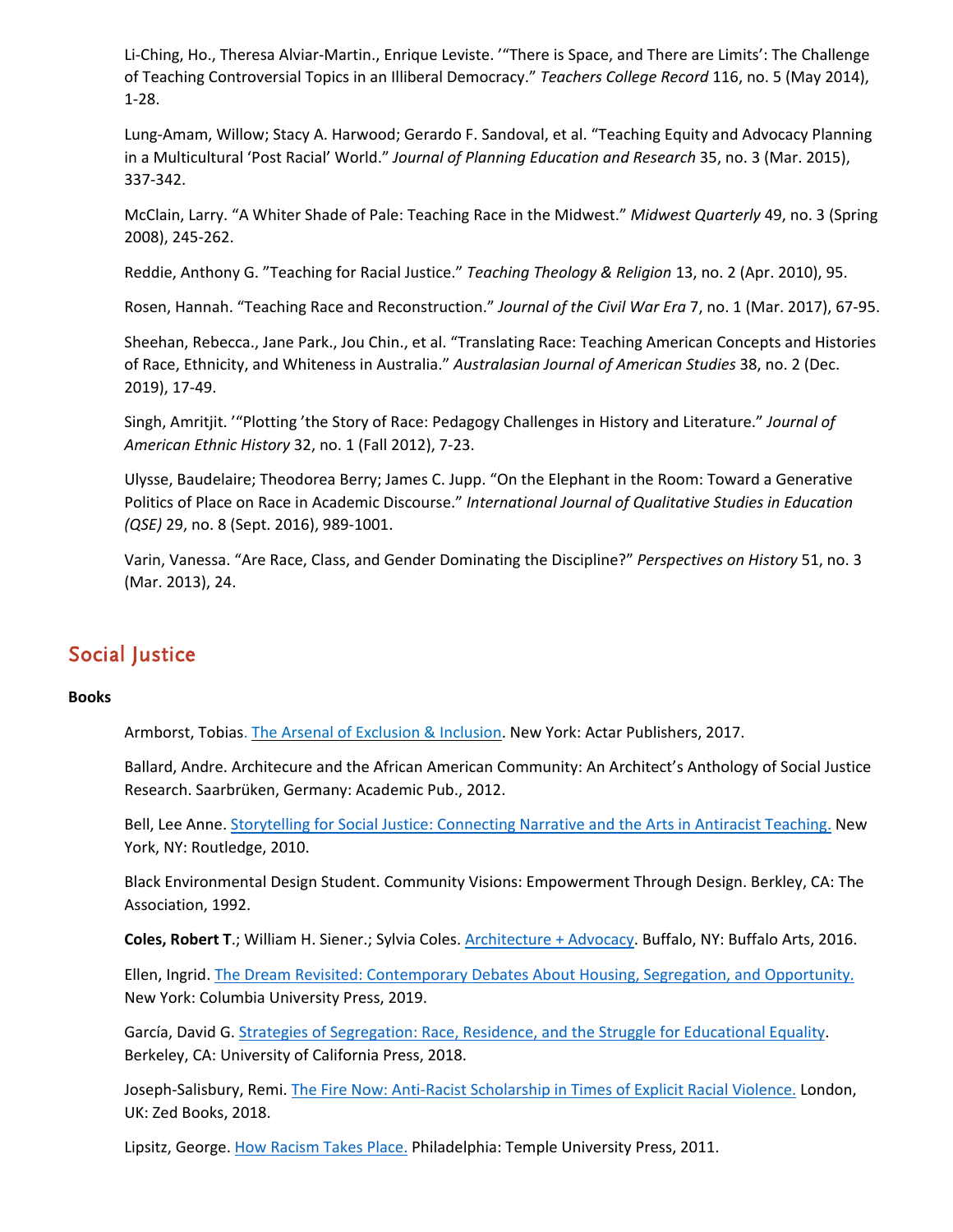Newman, David M. Sociology, Exploring the [Architecture](https://www.amazon.com/Sociology-Exploring-Architecture-Everyday-Life/dp/1506350216/ref=sr_1_1?dchild=1&keywords=Sociology%252C+exploring+the+architecture+of+everyday+life+%253A+readings&qid=1600622818&s=books&sr=1-1) of Everyday Life: Readings. Thousand Oaks, California: SAGE, 2019.

Olwig, Kenneth R. The Meanings of Landscape: Essays on Place, Space, [Environment](https://www.amazon.com/Meanings-Landscape-Essays-Environment-Justice/dp/1138483931/ref=sr_1_1?dchild=1&keywords=The+Meanings+of+Landscape+%253A+Essays+on+Place%252C+Space%252C+Environment+and+Justice.&qid=1600623032&s=books&sr=1-1) and Justice. Milton: Routledge, 2019.

**Sutton, Sharon E**. The Paradox of Urban Space: Inequality and [Transformation](https://www.amazon.com/Paradox-Urban-Space-Transformation-Marginalized-dp-1349288373/dp/1349288373/ref=mt_other?_encoding=UTF8&me=&qid=1600622928) in Marginalized Communities. Basingstoke: Palgrave Macmillan, 2011.

Tauke, Beth & Smith, Korydon. Diversity and Design: Understanding Hidden [Consequences.](https://www.amazon.com/Diversity-Design-Understanding-Hidden-Consequences/dp/1138023175/ref=sr_1_1?dchild=1&keywords=Diversity+and+Design%253A+Understanding+Hidden+Consequences&qid=1601471660&sr=8-1) New York: Routledge, 2016.

Weisman, Leslie. [Discrimination](https://www.amazon.com/Discrimination-Design-Feminist-Critique-Environment/dp/0252063996/ref=sr_1_1?dchild=1&keywords=Discrimination+by+design+%253A+a+feminist+critique+of+the+man-made+environment&qid=1600622362&sr=8-1) by Design: A Feminist Critique of the Man-Made Environment. Urbana: University of Illinois Press, 1994.

#### **Journals**

Agyeman, Julian. "Black People in a White Landscape: Social and Environmental Justice." *Built Environment* 16, no. 3 (1990), 232-236.

Baird, Melissa F. "Heritage, Human Rights, and Social Justice." *Heritage & Society* 7, no. 2 (Nov. 2014), 139- 155.

Bates, William J. "Social Justice by Design: Our Legacy Depends on Our Ability to Help Close Divides Through the Power of Design [President's Column]." *Architect (Washington, D.C.)* 108, no. 6 (June 2019), 70.

Beatley, Timothy. "Altruism, Ethics, and Planning." *Planning* 83, no. 6 (June 2017), 47-48.

Blander, Akiva. "Planning for (In)Justice: for Toni Griffin and her Just City Lab, Equitable Cities Listen and Respond to the Diverse Needs of Their Different Communities." *Metropolis* 39, no. 1 (July/Aug. 2019), 75-76.

Bullard, Robert D. "Equity, Unnatural Man Made Disasters, and Race: Why Environmental Justice Matters." *Research in Social Problems & Public Policy* 15, (2008), 51-58.

Currey, Mason. "Laura Kurgan & Sarah Williams: Using Sophisticated Mapping Technology, These Information Designers Uncover Hidden Data to Expose Social Justice." *Metropolis* 31, no. 6 (Jan. 2012), 68- 69.

Day, Kristen. "Active Living and Social Justice: Planning for Physical Activity in Low-Income, Black, and Latino Communities." *Journal of the American Planning Association* 72, no. 1 (Winter 2006), 88-89.

Diker, Nazire & Asuman Tükün. "Social Justice for Disabled people." *ArchNet- IJAR: International Journal of Architectural Research* 7, no. 2 (2013), 221-243.

Fredrick, Jane. "A Tipping Point for Systemic Injustice: We Can No Longer Be Complacent." *Architect* 109, no. 7 (July 2020), 46.

Graham, Leigh. "Razing Lafitte: Defending Public Housing from a Hostile State." *Journal of the American Planning Association* 78, no. 4 (2012), 466-480.

Marcuse, Peter. "Density and Social Justice: Is There a Relationship. " *Columbia Documents of Architecture and Theory* 3, (Dec 1993), 59-87.

Martens, Karel. "Basing Transport Planning on Principles of Social Justice." *Berkeley Planning Journal* 19, no. 1 (2006), 1-17.